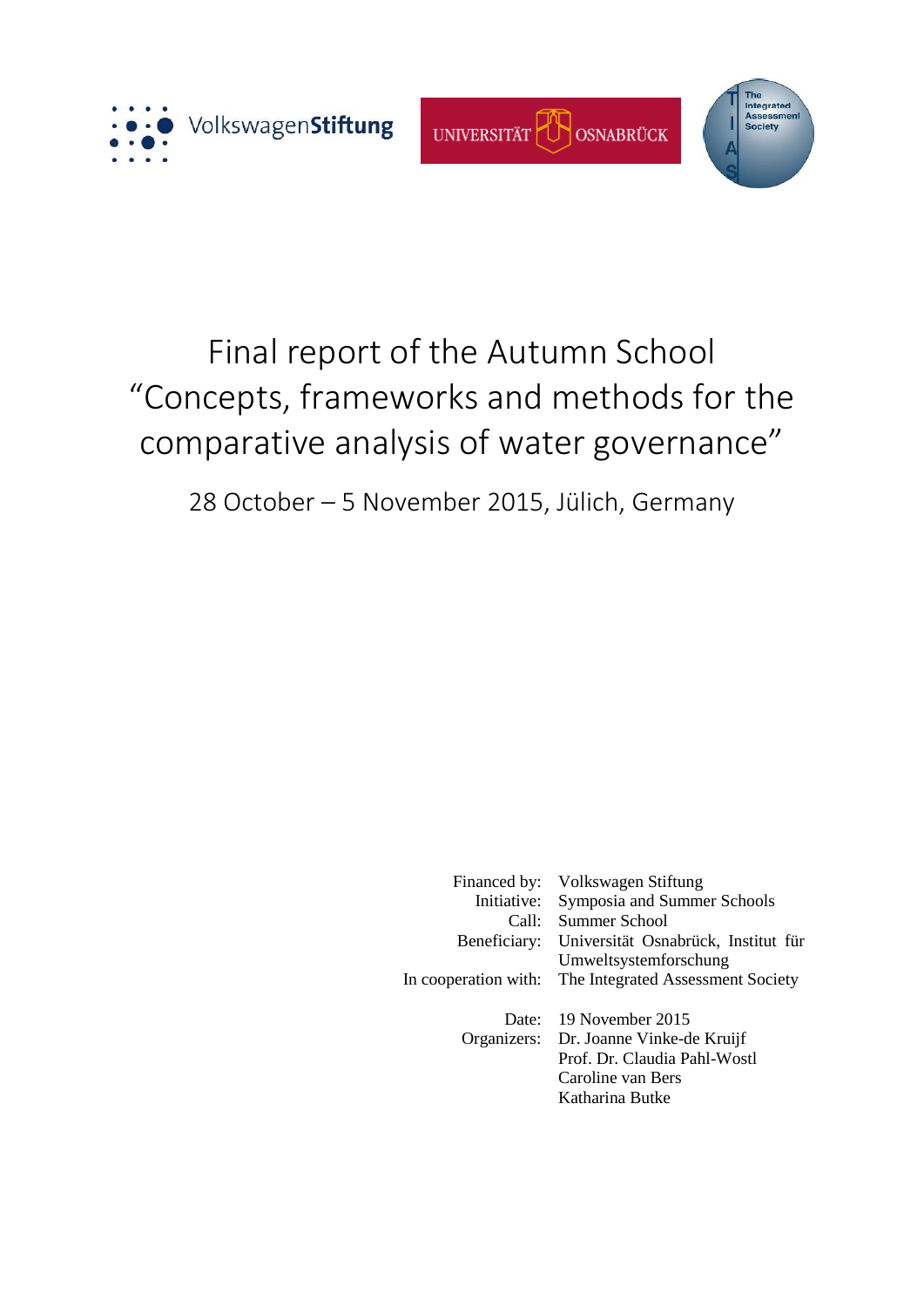## English summary

From the  $28<sup>th</sup>$  of October until the  $6<sup>th</sup>$  of November 2015 the Institute of Environmental Systems Research (IUSF) and The Integrated Assessment Society (TIAS) organized an Autumn School on "Concepts, frameworks and methods for the comparative analysis of water governance" in Jülich, Germany. The event brought together 23 early career researchers (PhDs and postdocs) and nine session leaders (seven senior scientists and two practitioners) from around the world (see attendee list).

The Autumn School's key objectives were to stimulate the development of knowledge and insights into comparative water governance research and to provide support to young researchers in developing their careers. Participants were expected to strengthen their theoretical and methodological knowledge and skills as well as to establish new network contacts, develop ideas for future research and strengthen their ability to execute, communicate and publish socially relevant, interdisciplinary water governance research as well as to critically reflect on their own and other research activities and proposals.

To achieve the first main objective, we organized sessions on water governance, frameworks, property rights, causality and explanation, research design, Qualitative Comparative Analysis, water governance assessment and the governance of infrastructure. Also, we organized upon request of the participants, after dinner discussion sessions focusing on developing countries, transboundary and global issues and learning and transformative change (see the detailed programme outline).

To achieve the second main objective, one of the organisers interviewed each of the session leaders at the start of their respective session. In these interviews, the organiser and participants posed questions related to the session leaders' professional background and career (e.g., their positions, motivation, sources of inspiration), how they were recruiting personnel as well as more personal questions (e.g. combining work and private/family life). In addition, the programme included a session on inter- and transdisciplinary research and science communication and a discussion session on career development was added. Also, the Wasserverband Eifel-Rur provided an introduction to the management and governance of water resources in the region and organized an excursion. Throughout the programme (most notably during the long breaks, in the evenings and over the weekend), participants had plenty of opportunity to informally interact with each other and with the session leaders (see the programme).

On the afternoon of the final day, the organizing committee provided a summary of the sessions and moderated an evaluation session. In the plenary evaluation, participants shared that the Autumn School provided them with a better understanding of water governance, causality, comparative methods and the interlinkages between various concepts and methods. The event further helped them to better position themselves and to formulate and address a research question (including the selection of an approach or framework). We also asked participants to complete an evaluation form. The forms shows that the large majority of the participants ranked all individual sessions as being excellent or very good. Also participants reported that the event met their expectations and was very useful with an appropriate level of difficulty and providing sufficient opportunity for interaction (circa two-third of participants gave the highest possible score and one-third the second highest possible score). Participants were somewhat more critical about the linkages between the sessions. This could have been improved, for example, by organising a plenary discussion session involving various session leaders which is only possible when instructors are will to stay for several days. Overall participants were positive about the venue. The only critiques centred on the fact that location was rather isolated (and difficult to reach by public transport) and internet connectivity was – at times – problematic. On the positive side, all participants highly valued the planning and organisation of the event and many participants would appreciate the opportunity to participate in another IUSF-TIAS event or follow-up activities. To stay in touch with each other, participants joined a LinkedIn group and established an e-mail list.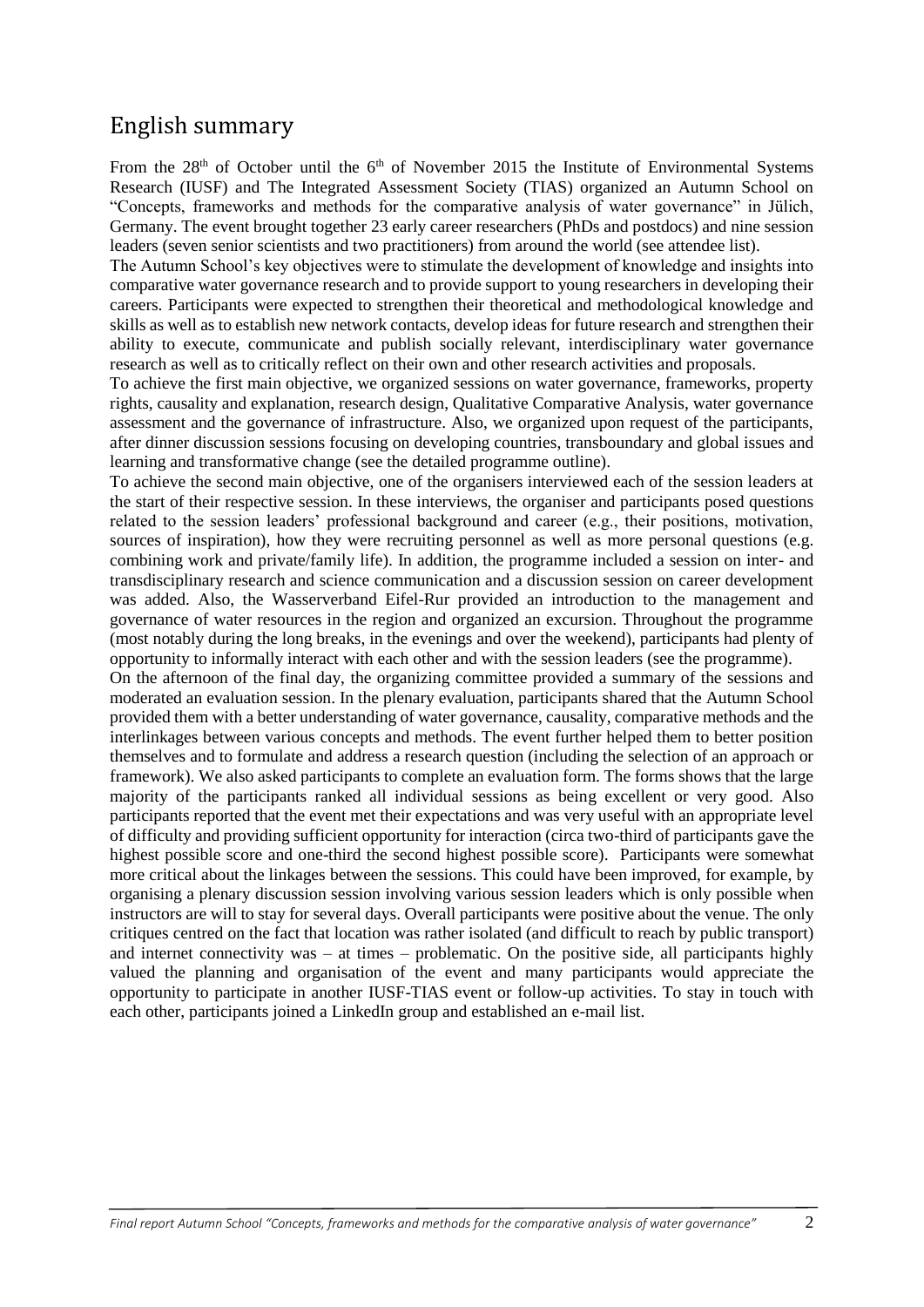## Deutsche Zusammenfassung

Vom 28. Oktober bis zum 6. November 2015 haben das Institut für Umweltsystemforschung (IUSF) und ,The Integrated Assessment Society' (TIAS) in Jülich gemeinsam eine Herbstschule Zum Thema "Concepts, frameworks and methods for the comparative analysis of water governance" durchgeführt. An dieser Veranstaltung nahmen 23 Nachwuchsforscher (Doktoranden und Postdoktoranden) sowie neun Dozenten (sieben erfahrene Forscher und zwei Praxisvertreter) aus aller Welt teil. Die Hauptziele der Herbstschule bestanden darin, die Entwicklung von Wissen und Einblicken in vergleichende Wassergovernance-Forschung zu fördern und jungen Forschern Unterstützung in der Weiterentwicklung ihrer Karrieren zu bieten. Teilnehmer sollten ihr theoretisches und methodisches Wissen und Fähigkeiten ausbauen, Kontakte für ihr berufliches Netzwerk knüpfen, Ideen für zukünftige Forschung entwickeln und ihre Fähigkeit stärken, gesellschaftlich relevante, interdisziplinäre Wassergovernance-Forschung durchzuführen, zu kommunizieren und zu publizieren, sowie kritisch über ihre eigenen und andere Forschungsaktivitäten und – vorhaben zu reflektieren.

Um das erste Hauptziel zu erreichen, haben wir Sitzungen über Wassergovernance, Frameworks, Eigentumsrechte, Kausalität und Erklärung, Forschungsdesign, Qualitative Comparative Analysis (QCA), Wassergovernance-Bewertung und Governance von Infrastruktur durchgeführt. Zudem haben wir auf Anfrage der Teilnehmer nach dem Abendessen Diskussionsrunden über Entwicklungsländer, grenzüberschreitende und globale Probleme sowie Lernprozesse und transformativen Wandel veranstaltet (siehe detaillierte Programmübersicht). Zur Erreichung des zweiten Hauptziels wurde jeder Sitzungsleiter zu Beginn der jeweiligen Sitzung von einer der Organisatorinnen interviewt. In diesen Interviews haben die Organisatorin und die Teilnehmer Fragen gestellt über den beruflichen Hintergrund des Sitzungsleiters sowie seine Karriere (z.B. Arbeitsstelle, Motivation, Inspirationsquellen), über die Praxis der Personalgewinnung sowie über persönlichere Aspekte (z.B. Vereinbarkeit von Beruf und Familie/Privatleben). Zudem beinhaltete das Programm eine Sitzung über inter- und transdisziplinäre Forschung und Wissenschaftskommunikation, und eine Diskussionsrunde über Karriereentwicklung wurde ergänzt. Zudem hat der Wasserverband Eifel-Rur eine Einführung in die Bewirtschaftung und Governance von Wasserressourcen gegeben und eine Exkursion zu diesem Thema durchgeführt. Während des gesamten Programms (insbesondere während der Pausen, an den Abenden und am Wochenende) hatten die Teilnehmer reichlich Gelegenheit, informell miteinander und mit Sitzungsleitern ins Gespräch zu kommen (siehe Programm).

Am Nachmittag des letzten Tages hat das Organisationskomitee eine Zusammenfassung aller Sitzungen vorgetragen und eine Evaluationssitzung moderiert. In der Plenumsevaluation haben die Teilnehmer betont, dass die Herbstschule bei ihnen zu einem besseren Verständnis von Wassergovernance, Kausalität, vergleichenden Methoden und der Verbindung zwischen verschiedenen Konzepten und Methoden geführt habe. Die Veranstaltung habe ihnen darüber hinaus geholfen, sich besser zu positionieren sowie eine Forschungsfrage zu formulieren und anzugehen (einschließlich der Auswahl eines Ansatzes oder Frameworks). Die Teilnehmer sind auch gebeten worden, einen Evaluationsbogen auszufüllen. Die Auswertung hat ergeben, dass die große Mehrheit der Teilnehmer alle Einzelsitzungen als "sehr gut" oder "exzellent" einstuft. Ebenfalls haben die Teilnehmer angegeben, dass die Veranstaltung ihren Erwartungen entsprach, sehr nützlich war, einen angemessenen Schwierigkeitsgrad aufwies, und genügend Möglichkeit zur Interaktion bot (etwa zwei Drittel der Teilnehmer haben die bestmögliche und ein Drittel die zweitbeste Punktzahl vergeben). Am kritischsten waren die Teilnehmer mit Blick auf die Verknüpfungen der einzelnen Sitzungen. Diese hätten besser sein können, beispielsweise durch die Organisation einer Plenardiskussion (unter Einbezug der verschiedenen Sitzungsleiter). Zudem sahen einige Teilnehmer den Veranstaltungsort kritisch, da sie den Standort zu abgelegen fanden (der Veranstaltungsort war über öffentliche Verkehrsmittel eher schwierig zu erreichen). Ein positiver Aspekt ist, dass alle Teilnehmer die Planung und Organisation der Veranstaltung sehr geschätzt haben und sich freuen würden, an einer weiteren IUSF-TIAS-Veranstaltung oder Folgeaktivitäten teilzunehmen. Um weiterhin miteinander in Kontakt zu bleiben, haben sich Teilnehmer einer LinkedIn-Gruppe angeschlossen und eine Email-Liste eingerichtet.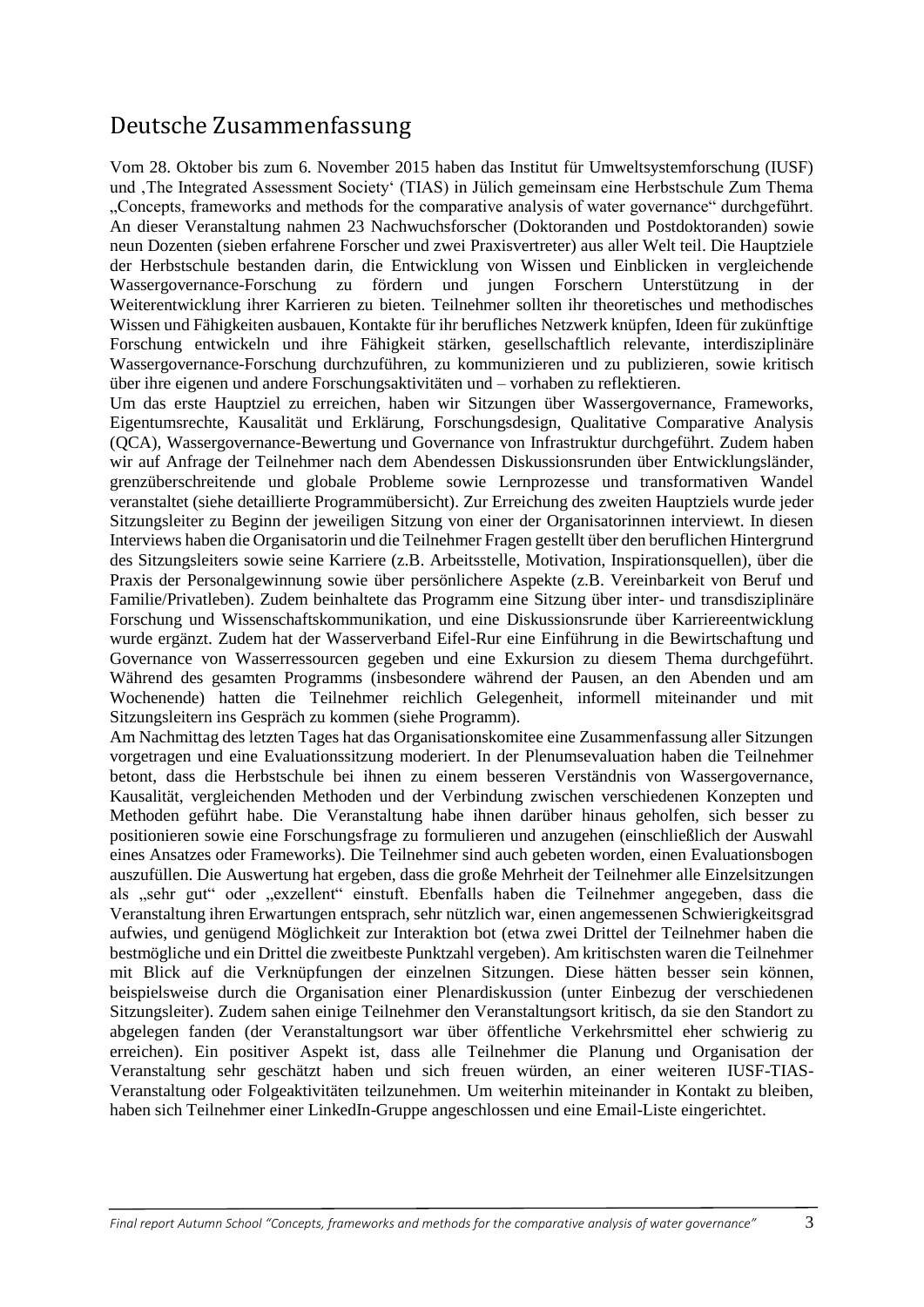# Scientific results and progress achieved

The objectives of this Autumn School were to: (1) stimulate the development of knowledge and insights into comparative water governance research; (2) and support young researchers in developing their careers. As regards the first objective, participants reported in the evaluation session that they learned to better formulate/frame their research questions as well as to select an adequate approach, method or framework. Moreover, they developed a better understanding of causality, specific concepts, comparative methods and frameworks as well as the linkages between concepts and methods. Several participants further reported that they now intend to start using some of the methods or frameworks that were taught (most notably qualitative comparative analysis and the management and transition framework). This aspect was also given high scores in the evaluation forms (the majority of participants gave the highest score). The feedback of participants shows that the event indeed helped participants to deepen their current understanding of the concepts, frameworks and methods that are supportive of comparative analysis in water governance (this aspect was given the highest and second highest values by all participants) and also strengthened their ability to assess and apply key concepts, frameworks and methods in comparative water governance research (this aspect was reported being as being excellent, very good or satisfactory). Obviously, not all sessions were equally relevant to all participants. Some would have liked to learn more on methods, others more on causality and others again would have liked to have more time for applying certain frameworks.

As regards the second objective, various participants explicitly mentioned that the event helped them to better understand their ontological position and also to defend their position among peers. Participants further stated that the session leaders were excellent presenters and inspired them in presentation and self-learning. Overall, the achievement of this objective was rated lower than the first objective (excellent, very good or satisfactory rates). In the evaluation forms, some of the participants reported that they would have liked to have more opportunities for developing abilities and skills. This is reflected in how participants rate the contribution of the event in strengthening their abilities. They were most critical about the extent to which the event strengthened their general ability to execute, communicate and publish socially relevant, interdisciplinary water governance research (lowest overall score, but still rated excellent, very good or satisfactory). Participants were all very positive about the opportunities for establishing network contacts with young and experienced researchers from various disciplinary and socio-cultural backgrounds. Various participants explicitly noted that this aspect was particularly good or excellent.

We did not separately evaluate the informal discussion sessions that were added to the programme. However, in our experience these sessions have been of great value to participants since they were all well-attended by participants and one or two instructors (senior scientists) and highly interactive.

## Self-evaluation

## **Achievement of objectives**

The key substantive objective of the event was *to raise the awareness of and knowledge about comparative water governance research*. We intended to give special attention to the strengthening of participants' theoretical and methodological knowledge and skills. We were able to design a programme that covered both theoretical and methodological elements (see programme). Also, during the sessions, the organizers regularly raised questions that were linked to the themes that had been discussed on previous days. For example, when philosophical underpinnings were presented we raised a question about the underpinning of previously presented frameworks, when a method was presented we raised a question about its philosophical underpinnings and when a framework was presented we asked why this framework was preferred over other previously presented frameworks. In the plenary evaluation, it became clear that the confrontation of diverse perspectives and ideas was highly valued by participants. One of the participants mentioned that this aspect could have been brought more to the foreground when the session leaders had stayed on and engaged in a separately organized plenary discussion session (with multiple session leaders engaging in a discussion).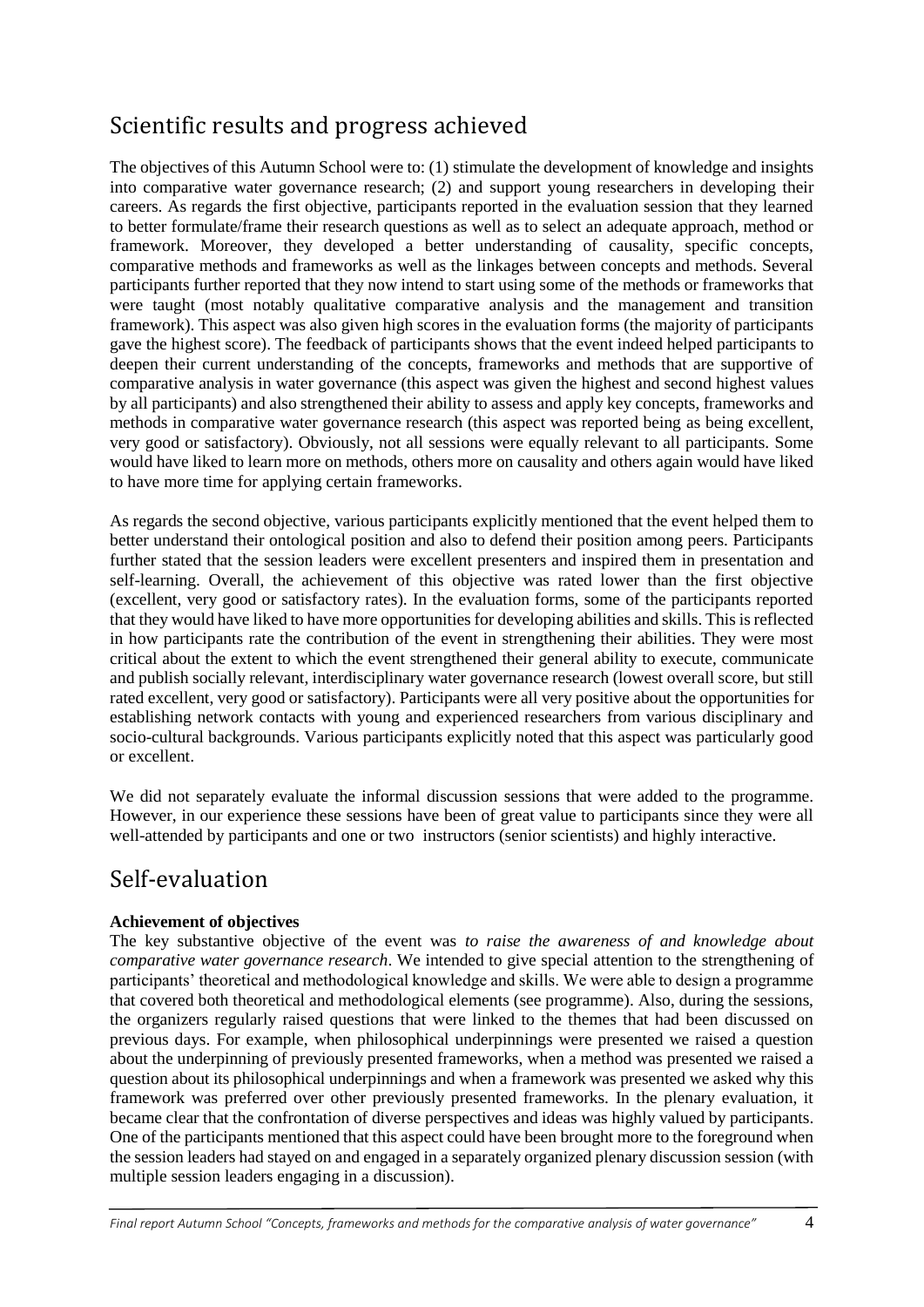Our second objective was to support young (doctoral and postdoctoral) researchers in developing their careers. The evaluation forms showed that especially when it comes to the development of general abilities and skills, participants would have liked more feedback, for example on their presentations and exercises (session leaders often lacked the time to do this properly). Also the programme contained many diverse elements implying that we could only give a flavour of various concepts, methods and frameworks and their application. The inclusion of a wide diversity of themes was valued by participants and yet also implied that we had no time to go really in-depth.

### **Date and location**

Our initial plan was to have a nine-day Summer School from Tuesday the 18<sup>th</sup> of August (arrival day) until Friday the 28<sup>th</sup> of August (departure day) in Dresden. This became a nine-day Autumn School from Tuesday the  $27<sup>th</sup>$  of October (arrival day) until Friday the 6<sup>th</sup> of November (departure day) in Jülich. The main reason for adjusting the period was that the funding was confirmed in May so that we otherwise would have had too little time to prepare for the actual event for the summer. We now had circa five months to prepare (period between acceptance of the proposal and the actual event). This turned out to be just sufficient. A potential disadvantage of this change of dates was that the University semester had started. Fortunately, this did not affect the availability of most of the intended lecturers (although we had to makes changes to the programme). We did have to make changes to the order of the sessions, which made that more introductory sessions now came later in the programme. This decrease in 'logical order' was noticed in the evaluation form by some of the participants.

As regards the change of location, it turned out being difficult to keep the hotel reservation for such a long period of time (there have been circa eight months between reservation and acceptance of proposal). Also, the fact that the location we had in mind (Dresden) was rather far away from the home base of the organizing committee made the organization of an event more complicated in the Autumn as opposed to Summer. Although it was not easy, we were eventually able to find a new venue that was about the same price, closer to the home base of the organizers and matching all our other criteria. As we selected a rather isolated location that was located near a small city in green surroundings, the venue was difficult to reach by public transport (this point was raised by many participants in the evaluation forms). A key advantage of the location was that participants did not really leave the venue (apart from walks or runs in the neighbouring park) creating plenty of opportunities for informal interactions (this was explicitly mentioned as an advantage by some of the participants). The fact that the internet was working well in the lobby but not well in the bedrooms and in the seminar rooms was bothersome to the attendees. Also the meals were not satisfactory to all participants (most notably a lack of variety and vegetarian options – even though we informed the venue about the fact that there were quite some vegetarians).

### **Programme**

As a result of the change of date, two lecturers who were in the proposal had to withdraw (Jens Newig and Carsten Schneider). We decided to replace the session on Participatory governance in a European context (Jens Newig) with an excursion. The reason for this was that we wanted to also include expertise from a practitioner's perspective and expected that an excursion would be a nice addition to the programme. We were lucky that one of the organizers had good contacts with an English-speaking person who was working at Wasserverband Eifel-Rur and living in Jülich. As the Wasserverband had recently completed a project that involved a water governance assessment, our contact person could provide a nice presentation on the management and governance of water resources in the region. Also, the Wasserverband was willing to cover all costs of the excursion. For the sessions on Qualitative Comparative Analysis, we looked for a replacement. This was not easy but we eventually managed to find a person who was not as senior as the other lecturers but had time and was willing to lecture without compensation. The latter was not self-evident. Two of the lecturers who withdrew were highly surprised that we could not offer an honorarium to the session leaders (they were used to being well-paid for contributing to such events).

In our proposal, we reserved the last day for synthesis and evaluation. However, we also felt that we would probably not need all day for this and that the programme did not pay sufficient attention to the inter- and transdisciplinary nature of water governance research and communication. We therefore